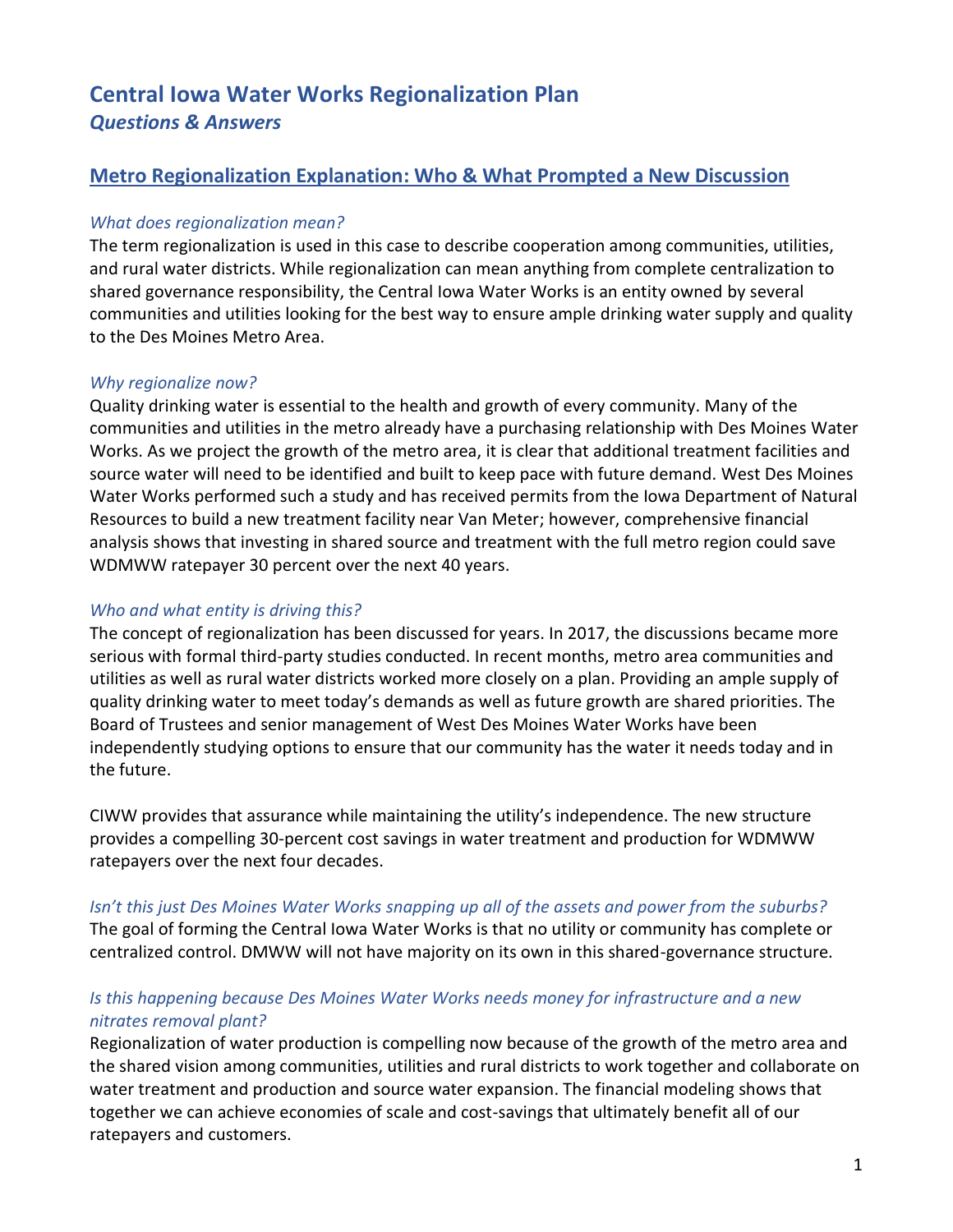As a customer of Des Moines Water Works, WDMWW has long been sensitive to surface water quality issues such as nitrates that may present in the water we purchase, especially since our treated deep-well water is not affected by nitrates. CIWW will be the entity responsible for treatment and production and we will now have voice in how these problems are addressed and at what cost.

# *How much of the urgency to "regionalize" is because the legislature is putting pressure on the metro area?*

While the legislative interest in the metro may have publicized regionalization, it has been a topic of discussion for many years. Moreover, we have many examples of how we work with Des Moines Water Works and other utilities, which is regionalized cooperation and collaboration. It's really nothing new in the water industry.

# **CIWW Details: Organizational Comparison**

## *How is this different than the current model of the suburbs buying water from Des Moines Water Works?*

The existing model does not allow those who buy water from Des Moines Works to have any say in the management of water treatment and production or in the expansion of source water. Moreover, the entities that own and direct the new utility will have complete transparency about costs, pricing and production. We expect this to enhance understanding of and confidence in cost allocation.

### *Do we lose our current water utility autonomy?*

CIWW is a shared-governance production utility. Each utility, city or rural water district continues to maintain its own distribution systems and functions such as rate-setting, billing, maintenance, engineering (as relates to storage, pumping and distribution). The WDMWW board of trustees will continue to set our policies and the professional management staff will also remain in place. Together, the trustees and management will have essentially the same responsibilities and duties to WDMWW ratepayers.

### *What happens to West Des Moines's permits?*

WDMWW continues to hold the permits, though the utility has no immediate plans to build the Van Meter treatment facility. In comparing the cost of joining the metro utility with the costs of building a new treatment plant in Van Meter, the committee found that belonging to CIWW will save WDMWW customers over the long term.

### *Who is participating in CIWW? Why isn't Altoona (just an example) joining this regional board?*

The list of participating communities, utilities and rural water districts is not final yet. The Planning/Regionalization Committee of the WDMWW Board of Trustees has recommended that the full board approve a resolution to move forward with joining CIWW.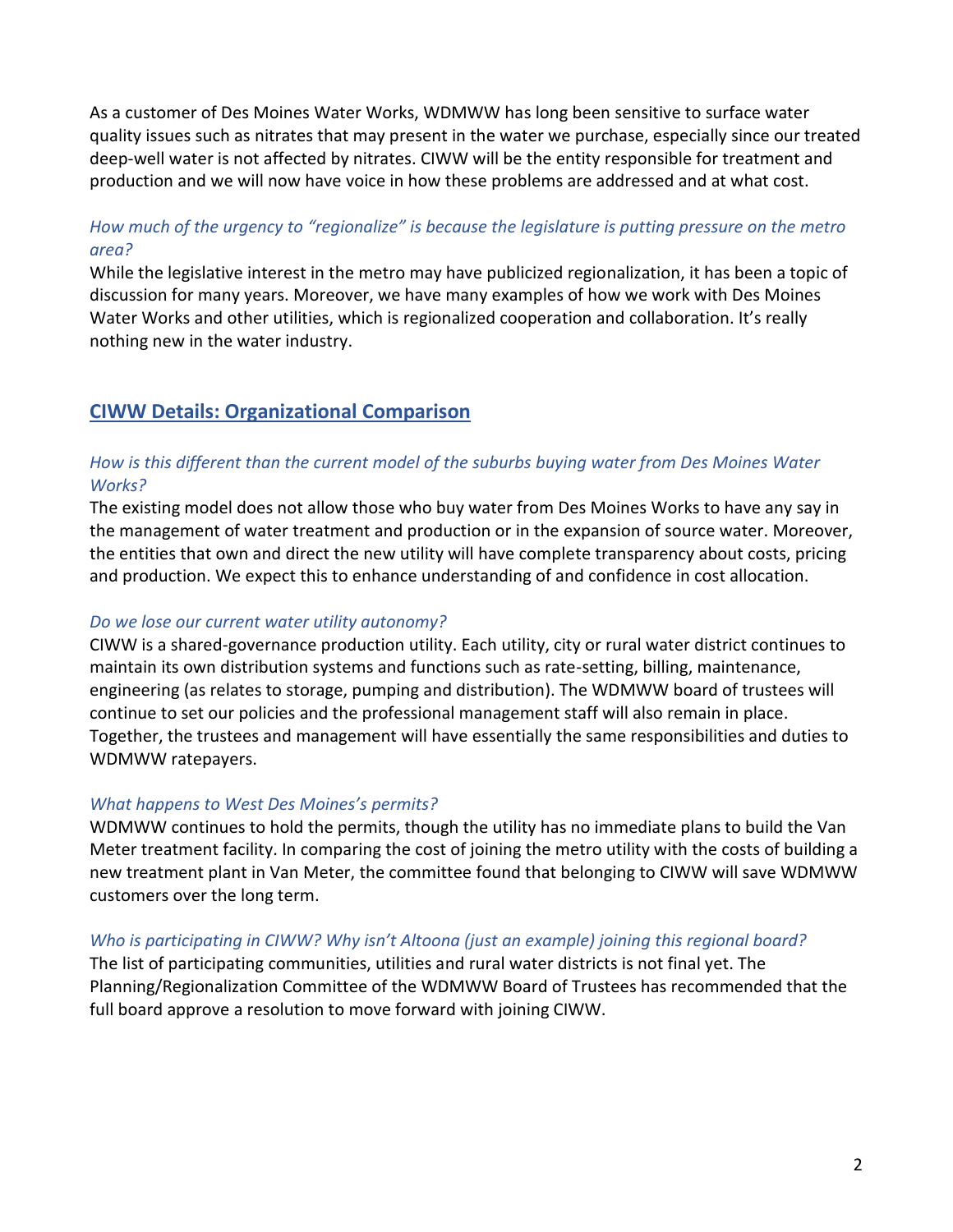# **CIWW Details: Board & Staff**

#### *What is the composition of the CIWW board?*

The Central Iowa Water Works Board will be made up of representatives from the founding entities with each having one vote. The exception is Des Moines Water Works, which will have two board positions.

#### *Why does Des Moines Water Works get two board seats on CIWW?*

The configuration of the CIWW board is based on the population of the community. All communities with more than 100,000 people get an additional seat. At this time, Des Moines Water Works is the only utility that qualifies. However, the board and ownership structure makes it impossible for DMWW to have a majority by itself.

#### *Who selects the board members for the new water works board?*

Each CIWW board member will be selected by the participating entity's water utility board or city council . For example, the representative for West Des Moines Water Works will be selected by the utility's trustees.

#### *To whom is the new board accountable?*

The CIWW board is accountable to its founding entities, which are accountable ultimately to customers.

### *What kind of powers does this new board have? For example, could it sue rural counties that pollute the rivers upstream?*

The board of Central Iowa Water Works has the same responsibilities as any water board. It provides policies and directions and ratifies the decisions of management. Again, no one entity will be able to set policy and direction; rather it will take the majority of those communities who participate.

#### *Who will be the CEO or general manager of Central Iowa Water Works?*

The new executive director will be an individual who is not currently employed by any of the participating entities. The new board may also choose a third-party firm to serve in this capacity. The board members, representatives of each of the participants in CIWW, will be actively involved in the selection of the executive director.

#### How will CIWW be staffed?

Depending on if the new Board chooses a firm or an executive director, support services such as administrative assistance may be utilized within the firm or completed by contract. The new board will also contract legal services, financial services and any other services it might need to function.

#### *What happens to our WDMWW employees?*

At this time nothing will change for WDMWW employees. The CIWW proposal includes a 20-year contract for WDMWW to continue operating the A.C. Ward facility.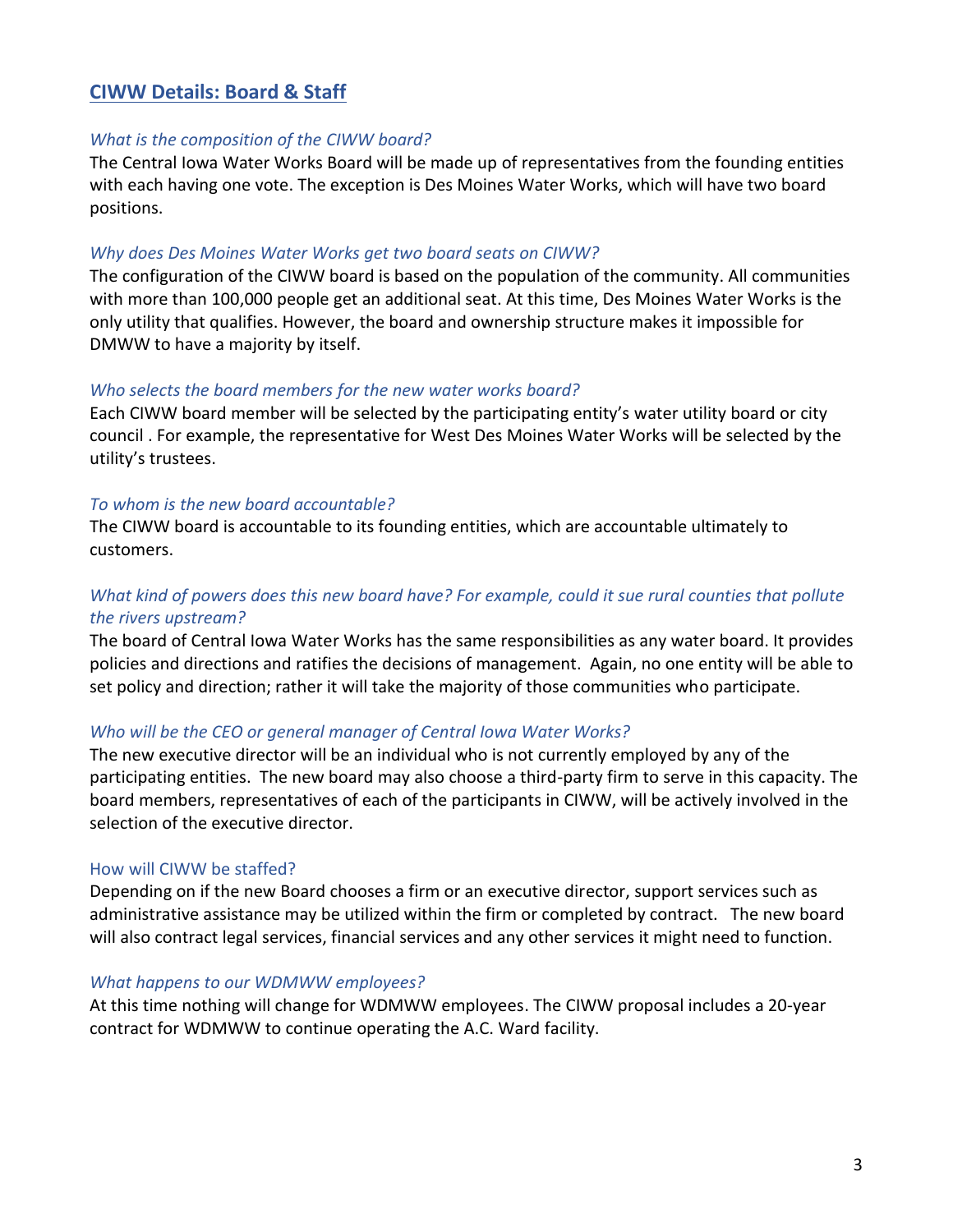# **CIWW Details: Creation Steps & Timing**

### *When will CIWW be established, up and running?*

All participating entities will need to approve the necessary 28E/F agreements for the new Central Iowa Water Works to become operational. The process is expected to be completed in early 2023. Asset transfer to CIWW will take up to five years from those entities contributing their treatmentproduction facilities and core mains.

### *Is this a done deal? What could stop CIWW from being formed?*

At this time, the board subcommittee is recommending that the Board of Trustees move forward with regionalization. A full vote will take place on December 15, 2021, at the Board of Trustees regular meeting. If the Board chooses to move forward, the new utility will not formerly be established until the 28E/F documents are signed. It will be important that a critical mass of cities, rural waters, and board governed water utilities participate to move the regional water effort forward.

### *Why don't we the people get to vote on this?*

The Board of Trustees are appointed by the mayor and approved by the city council to act with all authority to carry out policy and decision making for the water utility. This is also outlined in Iowa Code Section 388.4 (2). The Board of Trustees is committed to acting in the best interest of WDMWW's rate payers and making sound financial decisions to keep rates affordable. While the ratepayers will not vote on this, public comments and input are welcomed and desired on this important decision regarding our future for water supply. Three public forums are being held to allow customers and constituents to provide opinion and comments. In addition, customers are welcome to call 515-222-3510 with questions and comments or email [comments@wdmww.com.](mailto:comments@wdmww.com)

- A joint workshop with the West Des Moines City Council on November 30 at 5:30 p.m.;
- The WDMWW special meeting on Monday, December 6, at 4 p.m. 1505 Railroad Ave., West Des Moines;
- A public information meeting on Tuesday, December 14, at 5:30 p.m. in the Council Chambers at West Des Moines City Hall.

# *If other communities and utilities choose to not join, what will WDMWW do? How many entities need to participate for WDMWW to move forward?*

If a significant number of water utilities do not join, WDMWW will need to review the financial considerations to make sure that it remains the best option for our rate payers. Since entities vary in size, we are looking for a critical mass of participating entities to support regionalization and help move it forward.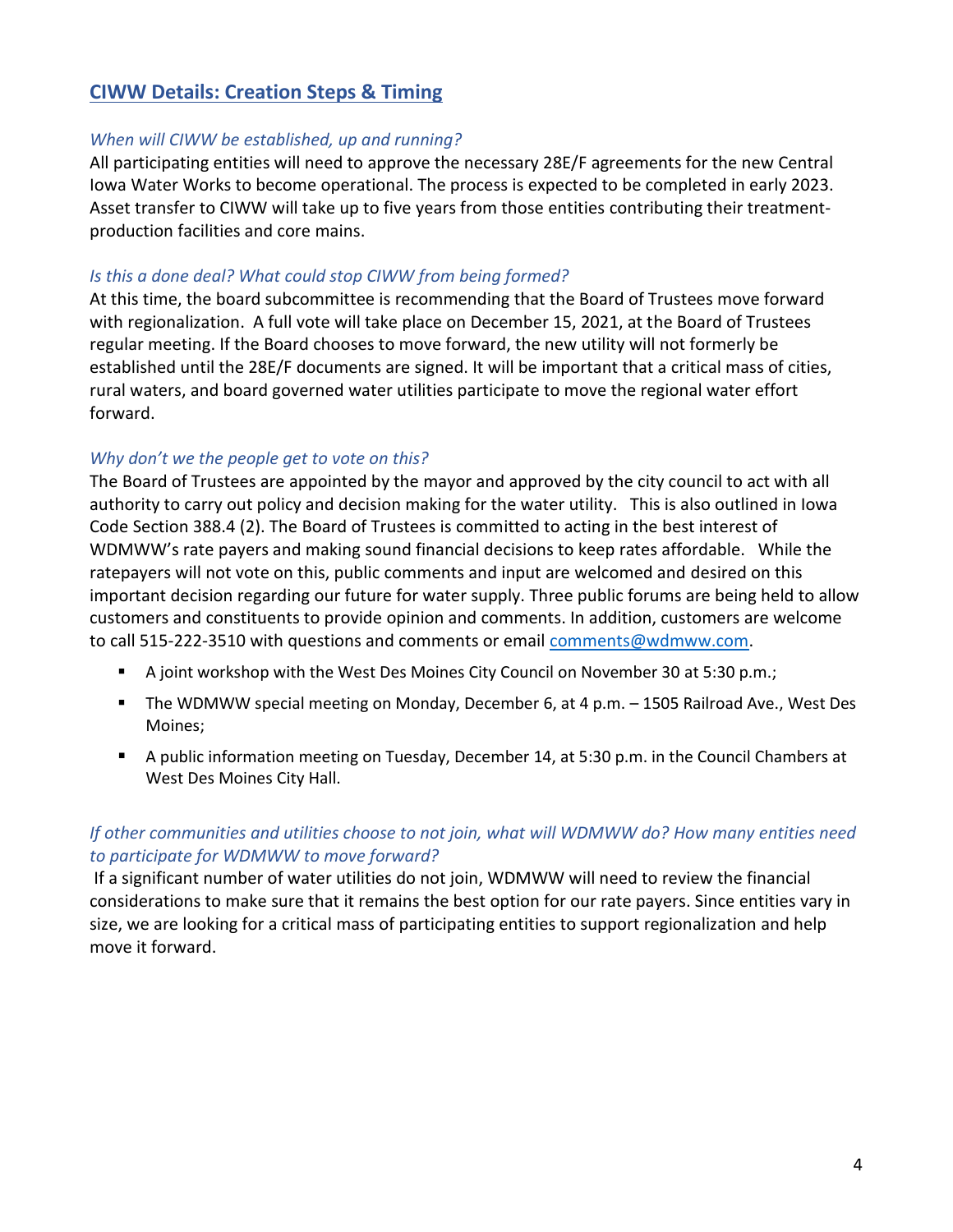# **CIWW Details: Community Cost**

*Does WDMWW have to pay to join CIWW? If so, what will that cost?* WDMWW will pay to join the CIWW along with contributing its treatment and water production facilities. However, when the cost of joining the metro utility is compared with the costs of building a new treatment plant in Van Meter, belonging to CIWW will save WDMWW customers over the long term.

### *Why do some communities have to pay to get into this regional structure?*

The new utility requires a certain level of equity to be operational and some initial upfront contributions based on consumption will help fund the new utility. The communities that have been customers of DMWW and do not own any treatment and production facilities are contributing funding, which provides them a seat on the board of CIWW and structural transparency with respect to costs, production, source water expansion and other components essential to providing quality water services. West Des Moines Water Works owns the A.C. Ward Municipal Treatment Plant as well as 21 deep and shallow wells. Those assets will be transferred to CIWW over the next five years. WDMWW along with others will buy in their proportionate share of the system. For some that will own significantly more than they use, there will be a credit. Others that do not contribute production assets may need to pay more to join CIWW.

# **CIWW Customer Impact**

# *West Des Moines Water Works has one of the lowest water rates in the metro (or at least that's what they tell me* ☺*) how does this new structure affect my rates?*

By joining CIWW, West Des Moines Water Works will save 30 percent over the next 40 years in projected costs. As always, the Board of Trustees is committed to affordable rates and quality drinking water.

### *How will a regional utility affect my taxes?*

Any and all funds contributed by West Des Moines Water Works to help establish CIWW will come from its existing water revenues, not from new or existing taxes.

### *Who is responsible for drinking water safety?*

Every entity that provides drinking water to its customer is responsible for quality and safety. By sharing in the governance of metro water production, all of the participants in CIWW will work together to ensure the source water treated and produced meets all state and federal laws for safety and quality.

### *How does Saylorville's algae and microcystins affect my water going forward?*

WDMWW purchases water from DMWW and we are sensitive to the struggles for quality source water. Under a regional utility, WDMWW will have a seat at the table to determine the best course of action to provide safe drinking water to not only our customers but the entire metro. DMWW is actively pursuing multiple solutions to improve source water quality including expanding alluvial sources along the Des Moines River and working closely with partners in the watershed to support best management practices in agricultural fields to help improve the source water quality before it enters the river.